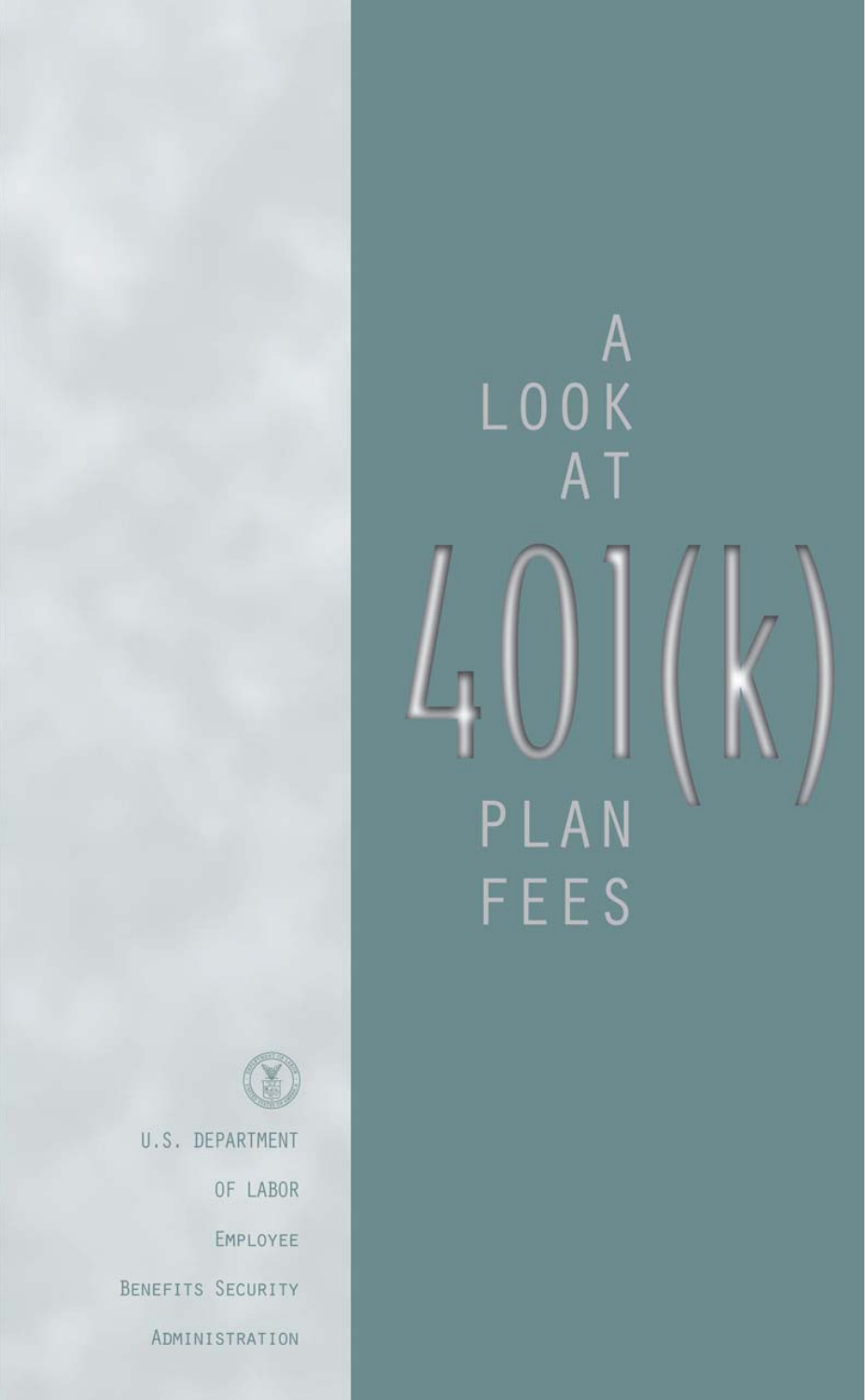This publication has been developed by the U.S. Department of Labor, Employee Benefits Security Administration (EBSA)

It is available on the Internet at: http://www.dol.gov/ebsa

For a complete list of EBSA publications, call toll free  $1 - 866 - 444 - 3272$ 

This material will be made available to sensory-impaired individuals upon request: Voice phone: (202) 693-8664 TTY: 1 (202) 501-3911

This booklet constitutes a small entity compliance quide for purposes of the Small Business Regulatory Enforcement Fairness Act of 1996.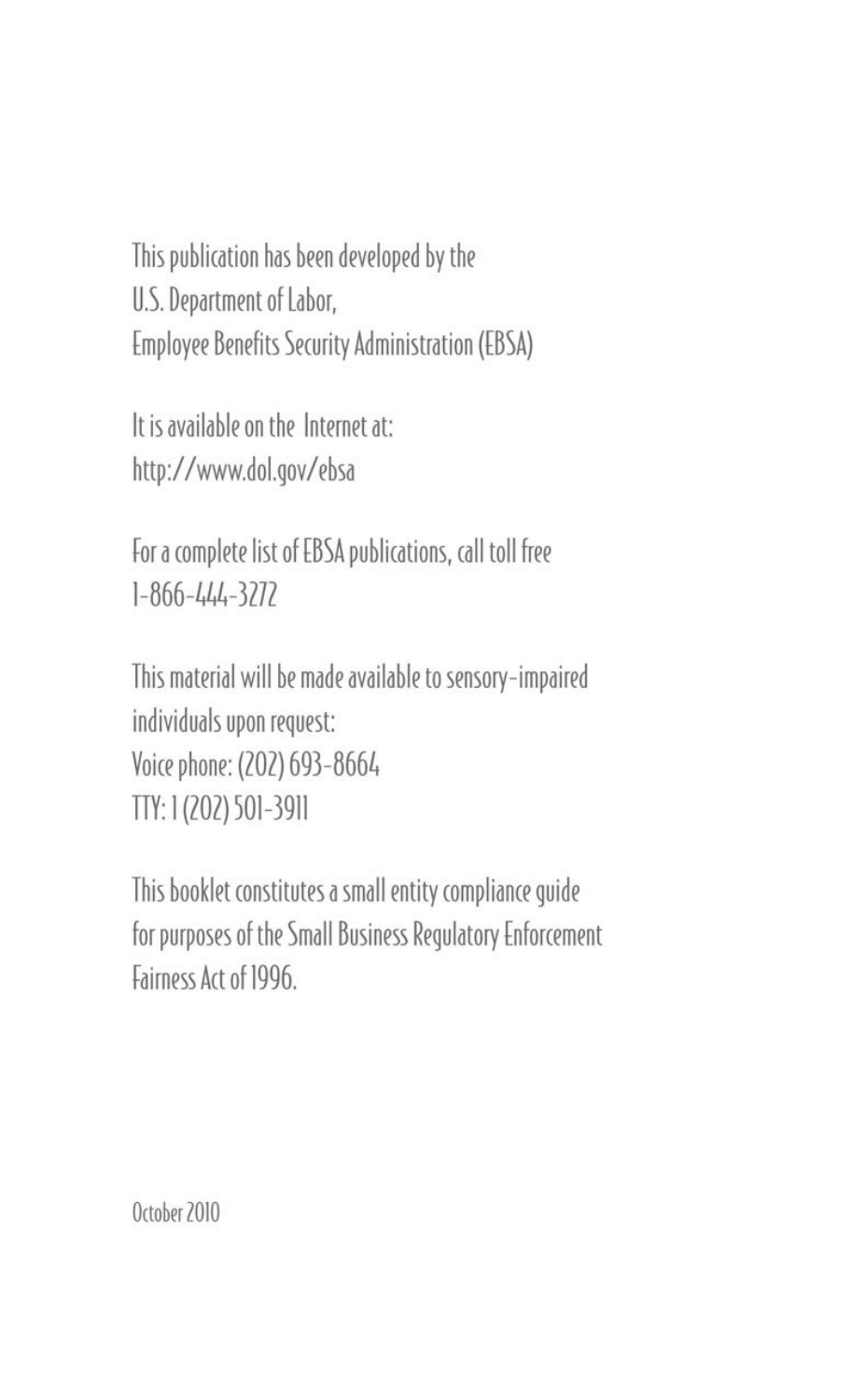

U.S. DEPARTMENT

OF LABOR

EMPLOYEE

BENEFITS SECURITY

ADMINISTRATION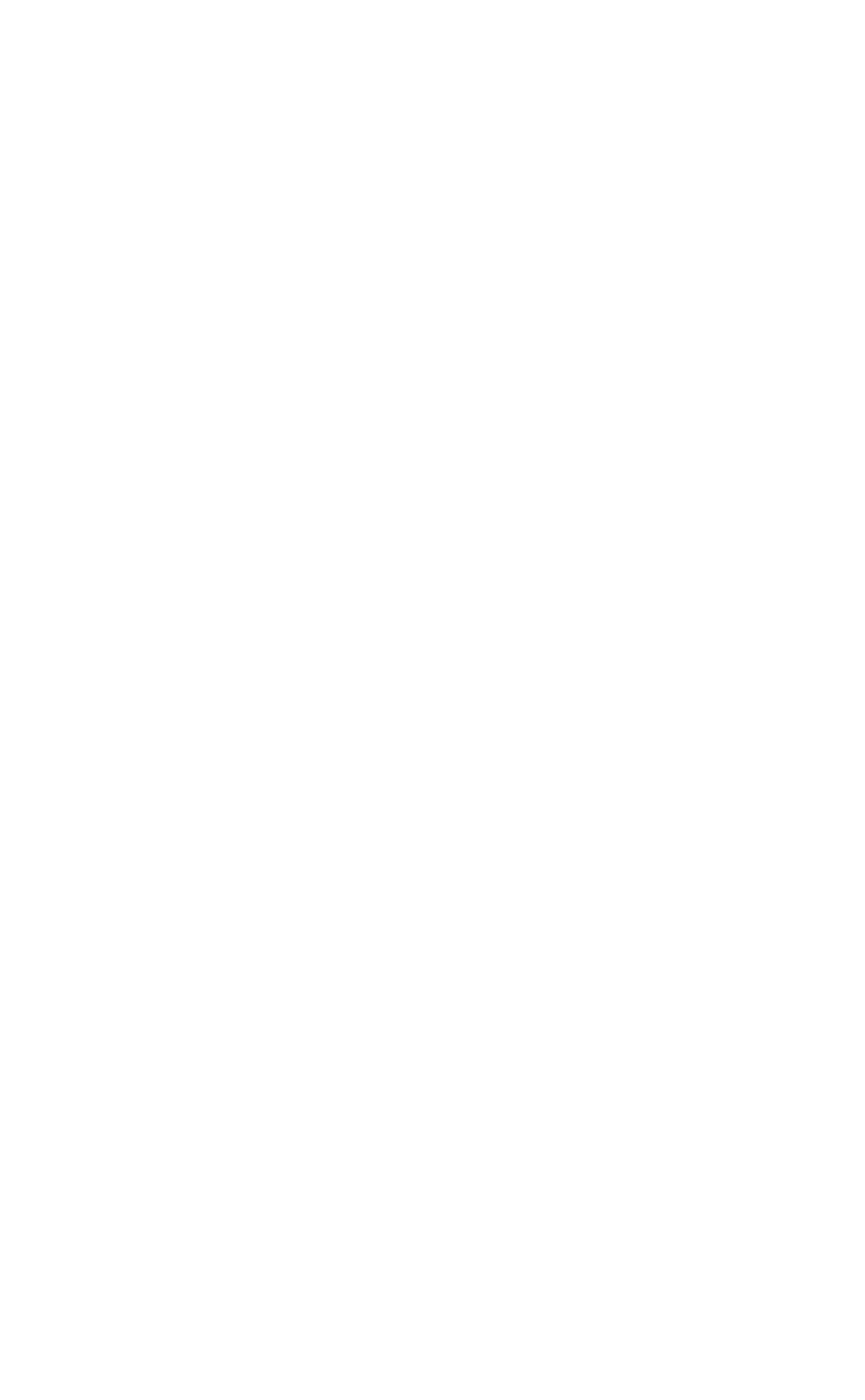# **Table of Contents**

|  |                                                                                    | 1  |
|--|------------------------------------------------------------------------------------|----|
|  |                                                                                    | 2  |
|  | 2. What are $401(k)$ plan fees and who                                             | 3  |
|  | 3. What fees are associated with my<br>investment choices in a $401(k)$ plan?      | 6  |
|  | 4. Where can I get information about the<br>fees and expenses charged to my 401(k) | 11 |
|  | 5. What other factors might impact the<br>fees and expenses of my $401(k)$ plan?   | 13 |
|  | 6. Is there a checklist I can use to review                                        | 15 |
|  | 7. What other sources of information are                                           | 17 |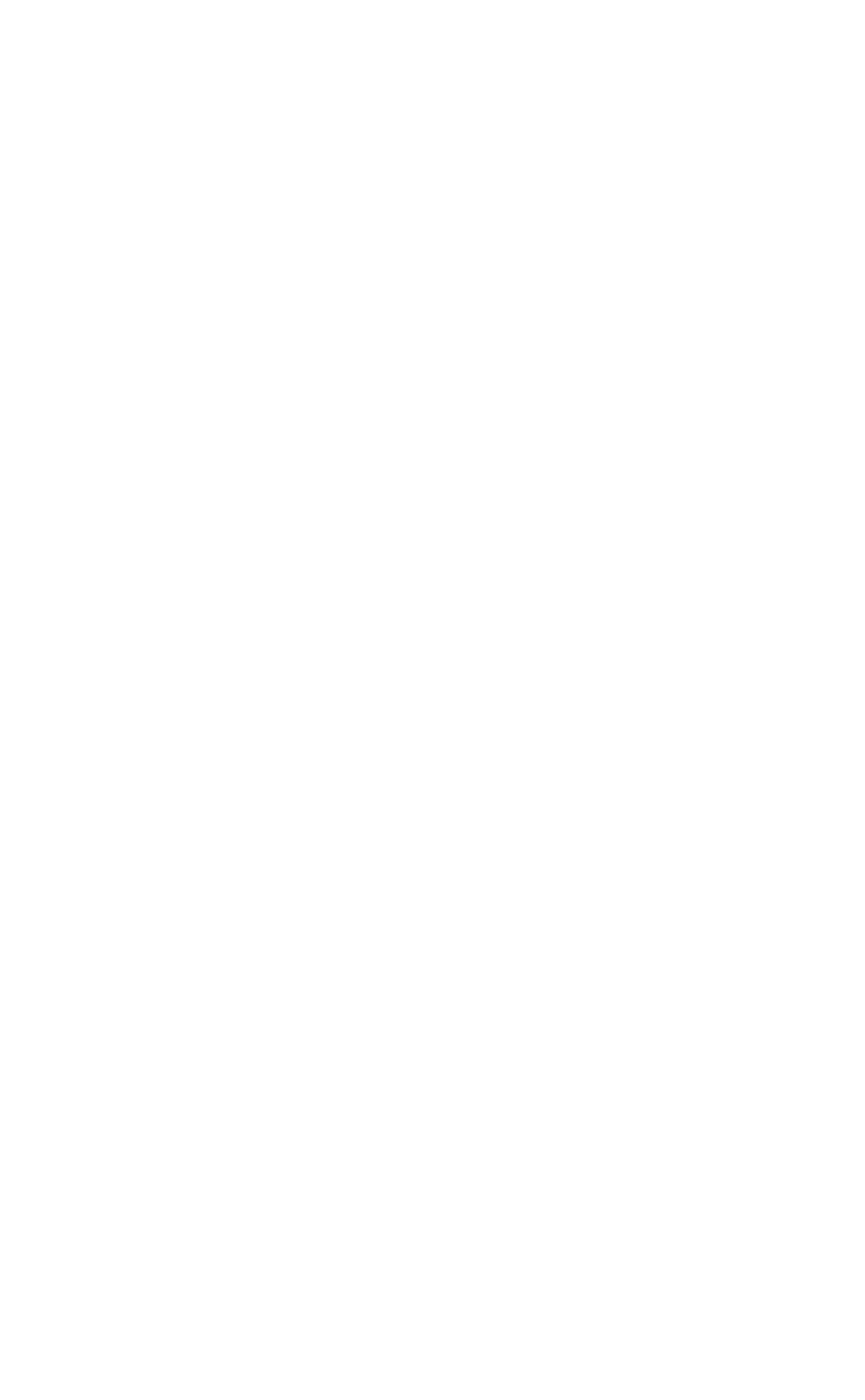## **Introduction**

More and more employees are investing in their futures through 401(k) plans. Employees who participate in 401(k) plans assume responsibility for their retirement income by contributing part of their salary and, in many instances, by directing their own investments.

If you are among those who direct your investments, you will need to consider the investment objectives, the risk and return characteristics, and the performance over time of each investment option offered by your plan in order to make sound investment decisions. Fees and expenses are one of the factors that will affect your investment returns and will impact your retirement income.

The information contained in this booklet answers some common questions about the fees and expenses that may be paid by your 401(k) plan. It highlights the most common fees and encourages you, as a 401(k) plan participant, to:

- make informed investment decisions;
- consider fees as one of several factors in your decision making;
- compare all services received with the total cost; and
- realize that cheaper is not necessarily better.  $\blacktriangleright$

Keep in mind, however, that this booklet is a simplified explanation of  $401(k)$  fees. It is not a legal interpretation of the nation's major pension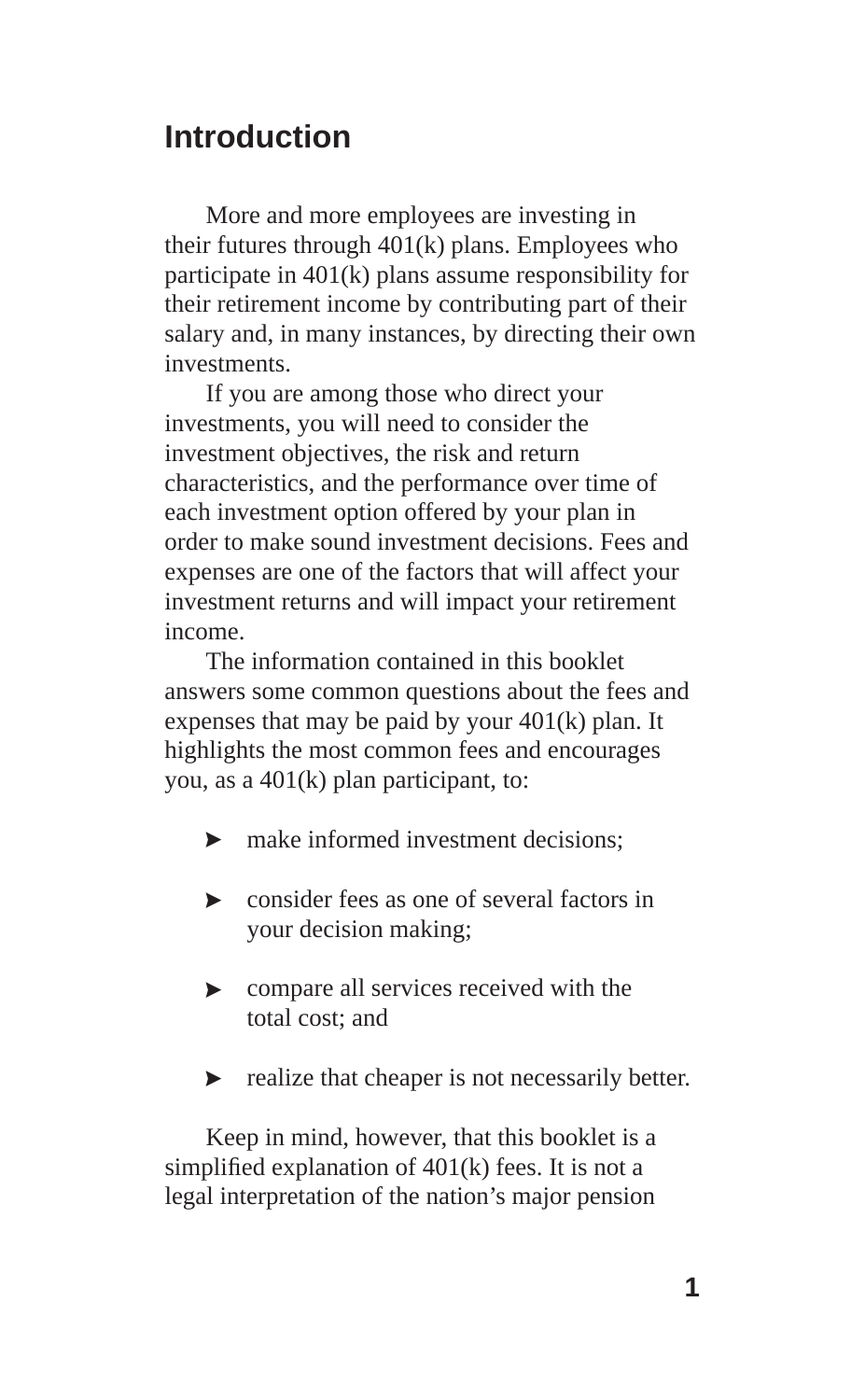protection law, the Employee Retirement Income Security Act (ERISA), or other laws, nor is this information intended to be investment advice.

#### *1. Why consider fees?*

In a 401(k) plan, your account balance will determine the amount of retirement income you will receive from the plan. While contributions to your account and the earnings on your investments will increase your retirement income, fees and expenses paid by your plan may substantially reduce the growth in your account. The following example demonstrates how fees and expenses can impact your account.

Assume that you are an employee with 35 years until retirement and a current 401(k) account balance of \$25,000. If returns on investments in your account over the next 35 years average 7 percent and fees and expenses reduce your average returns by 0.5 percent, your account balance will grow to \$227,000 at retirement, even if there are no further contributions to your account. If fees and expenses are 1.5 percent, however, your account balance will grow to only \$163,000. The 1 percent difference in fees and expenses would reduce your account balance at retirement by 28 percent.

In recent years, there has been a dramatic increase in the number of investment options typically offered under 401(k) plans as well as the level and types of services provided to participants. These changes give today's employees who direct their 401(k) investments greater opportunity than ever before to affect their retirement savings. As a participant you may welcome the variety of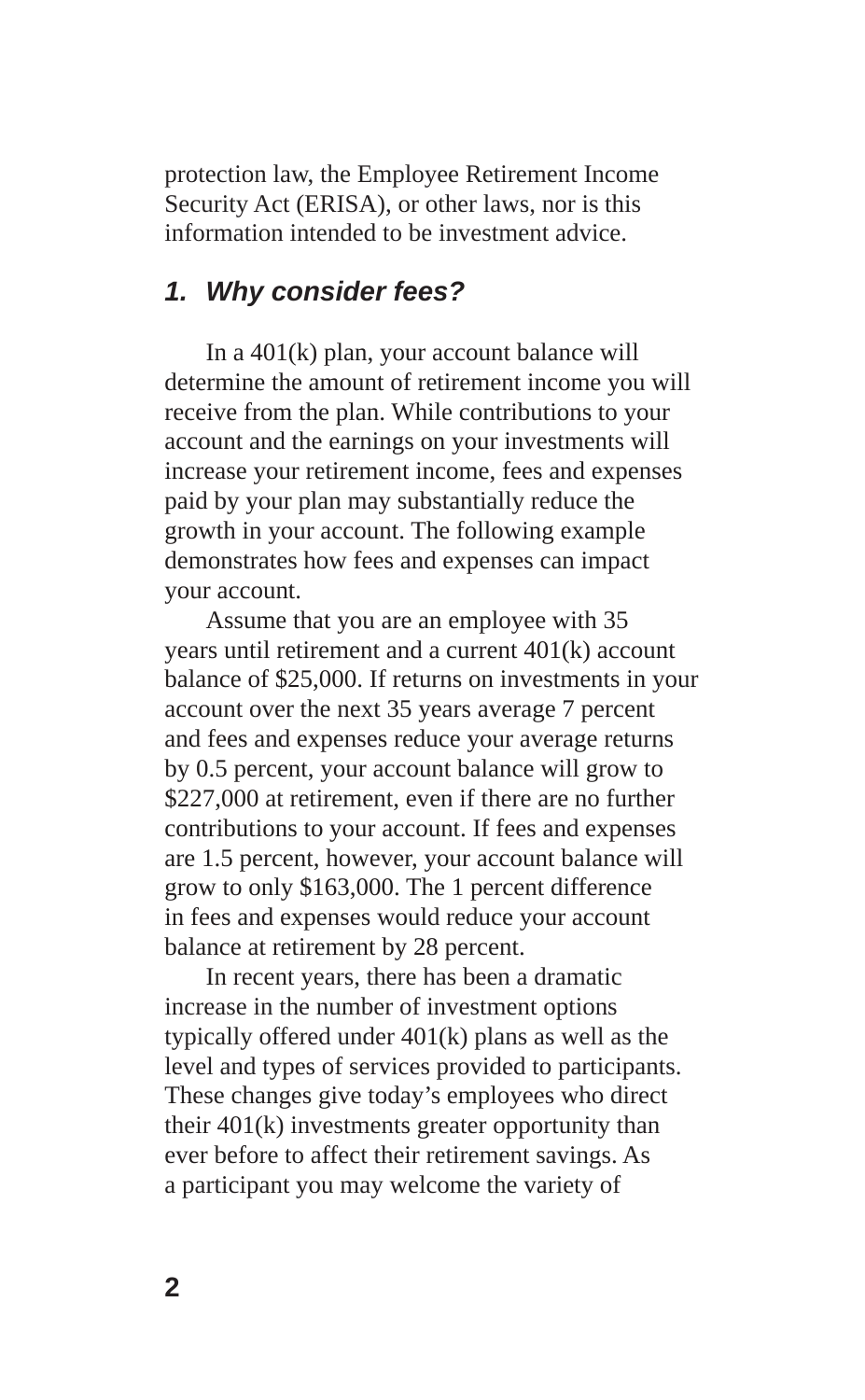investment alternatives and the additional services, but you may not be aware of their cost. As shown above, the cumulative effect of the fees and expenses on your retirement savings can be substantial.

You should be aware that your employer also has a specific obligation to consider the fees and expenses paid by your plan. ERISA requires employers to follow certain rules in managing 401(k) plans. Employers are held to a high standard of care and diligence and must discharge their duties solely in the interest of the plan participants and their beneficiaries. Among other things, this means that employers must:

- Establish a prudent process for selecting investment alternatives and service providers; ٠
- Ensure that fees paid to service providers and other expenses of the plan are reasonable in light of the level and quality of services provided;
- Select investment alternatives that are prudent and adequately diversified; and
- Monitor investment alternatives and service providers once selected to see that they continue to be appropriate choices.

#### *2. What are 401(k) plan fees and who pays for them?*

 If you want to know how fees affect your retirement savings, you will need to know about the different types of fees and expenses and the different ways in which they are charged.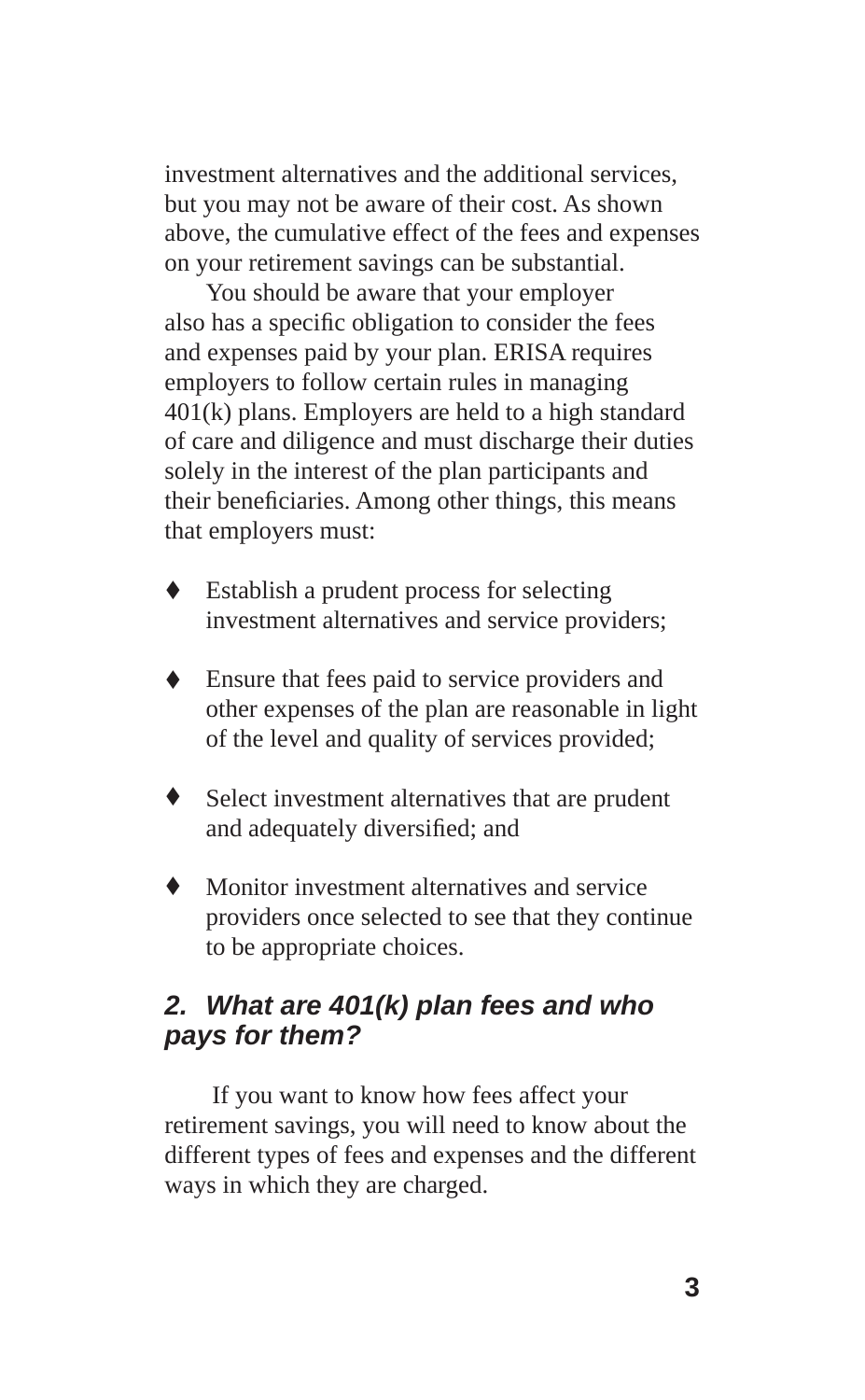#### *401(k) plan fees and expenses generally fall into three categories:*

**Plan administration fees.** The day-to-day operation of a 401(k) plan involves expenses for basic administrative services -- such as plan recordkeeping, accounting, legal and trustee services -- that are necessary for administering the plan as a whole. Today, a 401(k) plan also may offer a host of additional services, such as telephone voice-response systems, access to a customer service representative, educational seminars, retirement planning software, investment advice, electronic access to plan information, daily valuation and online transactions.

In some instances, the costs of administrative services will be covered by investment fees that are deducted directly from investment returns. Otherwise, if administrative costs are separately charged, they will be borne either by your employer or charged directly against the assets of the plan. When paid directly by the plan, administrative fees are either allocated among individual accounts in proportion to each account balance (i.e., participants with larger account balances pay more of the allocated expenses) or passed through as a flat fee against each participant's account. Either way, generally the more services provided, the higher the fees.

**Investment fees.** By far the largest component of 401(k) plan fees and expenses is associated with managing plan investments. Fees for investment management and other investment-related services generally are assessed as a percentage of assets invested. You should pay attention to these fees.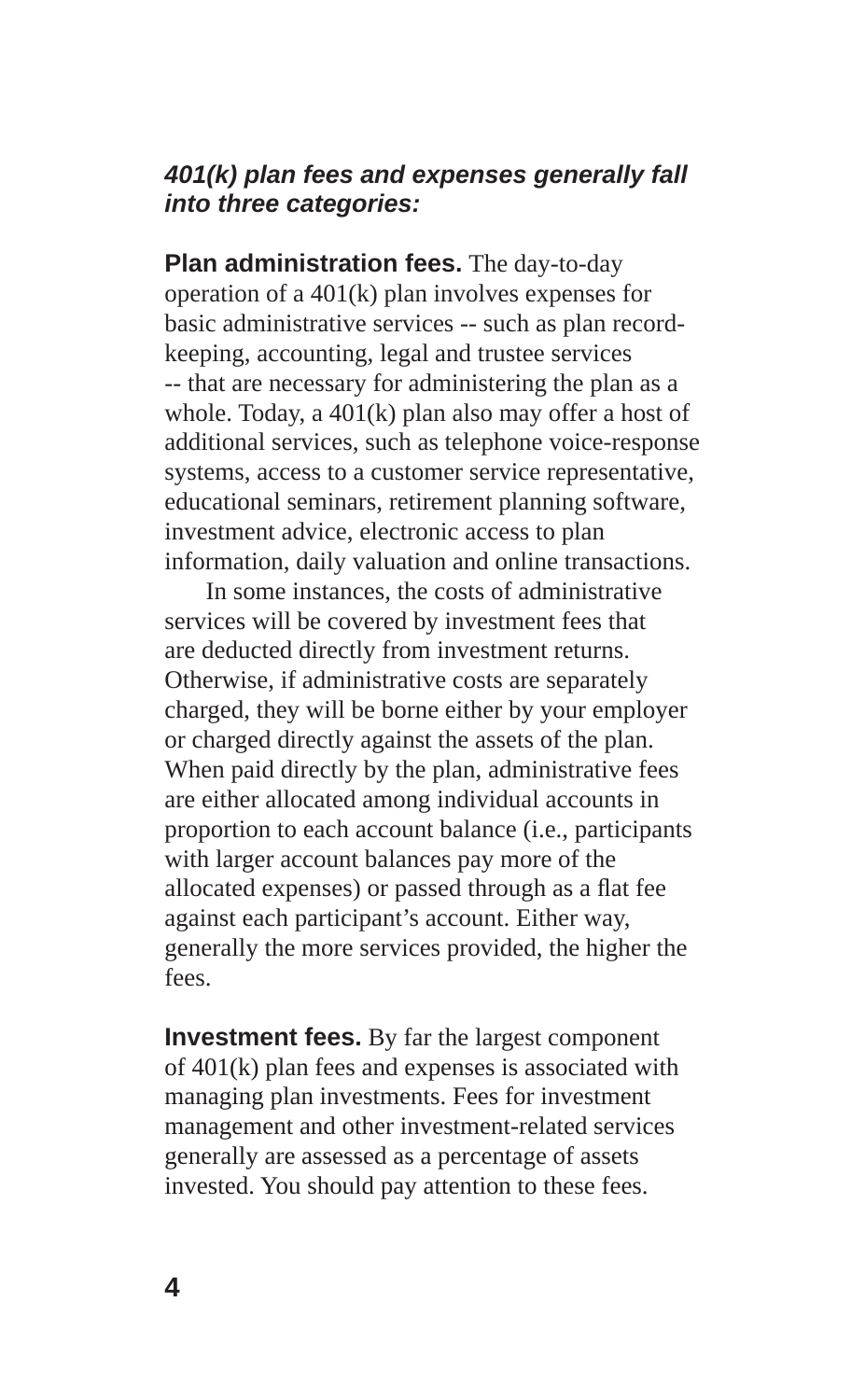You pay for them in the form of an indirect charge against your account because they are deducted directly from your investment returns. Your net total return is your return after these fees have been deducted. For this reason, these fees, which are not specifically identified on statements of investments, may not be immediately apparent. *(See pages 6-11 for more information on investment-related fees.)* 

**Individual service fees.** In addition to overall administrative expenses, there may be individual service fees associated with optional features offered under a 401(k) plan. Individual service fees are charged separately to the accounts of individuals who choose to take advantage of a particular plan feature. For example, individual service fees may be charged to a participant for taking a loan from the plan or for executing participant investment directions.

#### *401(k) plan investments and services may be provided through a variety of arrangements:*

Employers may directly provide, or separately negotiate for, some or all of the various services and investment alternatives offered under their 401(k) plans (sometimes referred to as an unbundled arrangement). The expenses of each provider (i.e., investment manager, trustee, recordkeeper, communications firm) are charged separately.

In many plans, some or all of the various services and investment alternatives may be offered by one provider for a fee paid to that provider (sometimes referred to as a bundled arrangement).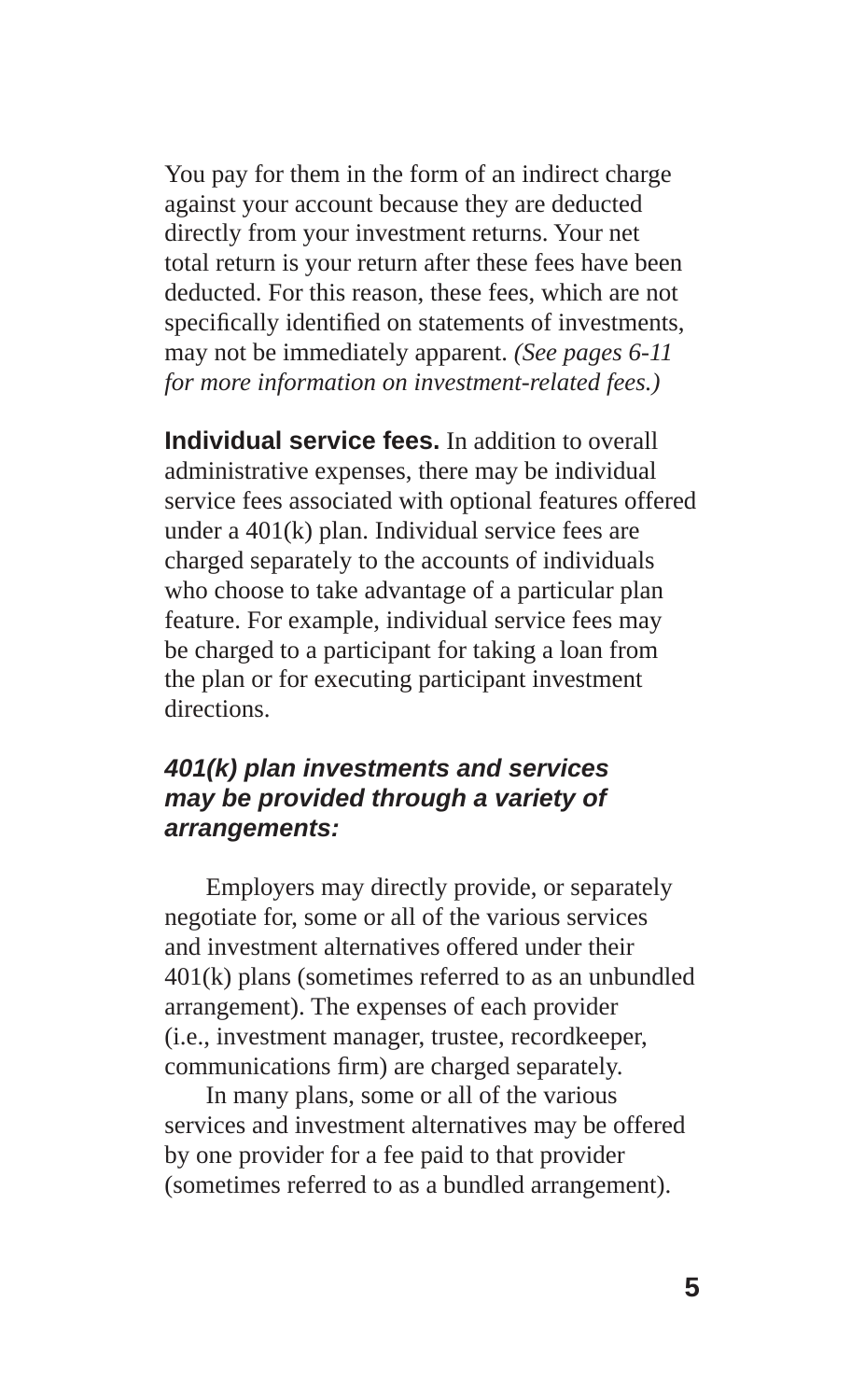The provider will then pay out of that fee any other service providers that it may have contracted with to provide the services.

Some plans may use an arrangement that combines a single provider for certain services, such as administrative services, with a number of providers for investment options.

Fees need to be evaluated, keeping in mind the cost of all covered services.

#### *3. What fees are associated with my investment choices in a 401(k) plan?*

Apart from fees charged for direct administration of the plan itself, there are three basic types of fees that may be charged in connection with investment alternatives in a 401(k) plan. These fees, which can be referred to by different terms, include:

- **Sales charges** (also known as **loads** or **commissions**). These are basically transaction costs for the buying and selling of shares. They may be computed in different ways, depending upon the particular investment product. ٠
- **Management fees** (also known as **investment advisory fees** or **account maintenance fees**). These are ongoing charges for managing the assets of the investment fund. They are generally stated as a percentage of the amount of assets invested in the fund. Sometimes management fees may be used to cover administrative expenses. You should know that the level of management fees can vary widely,  $\bullet$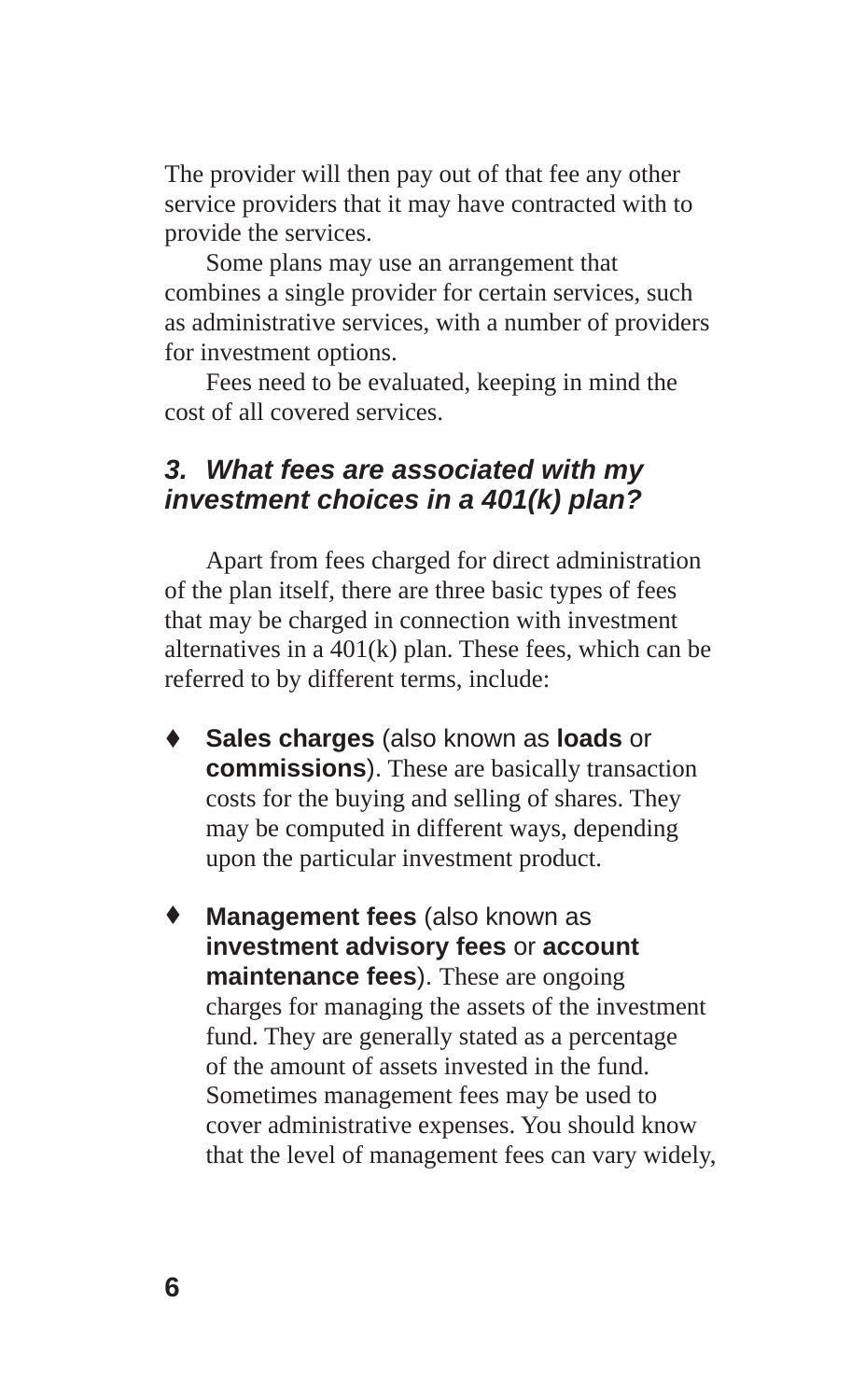depending on the investment manager and the nature of the investment product*.* Investment products that require significant management, research and monitoring services generally will have higher fees. *(See page 13.)* 

**Other fees.** This category covers services, such as recordkeeping, furnishing statements, tollfree telephone numbers and investment advice, involved in the day-to -day management of investment products. They may be stated either as a flat fee or as a percentage of the amount of assets invested in the fund.

In addition, there are some fees that are unique to specific types of investments. Following are brief descriptions of some of the more common investments offered under 401(k) plans and explanations of some of the different terminology and unique fees associated with them.

#### **Some Common Investments and Related Fees**

Most investments offered under 401(k) plans today pool the money of a large number of individual investors. Pooling money makes it possible for individual participants to diversify investments, to benefit from economies of scale and to lower their transaction costs. These funds may invest in stocks, bonds, real estate and other investments. Larger plans, by virtue of their size, are more likely to pool investments on their own -- for example, by using a separate account held with a financial institution. Smaller plans generally invest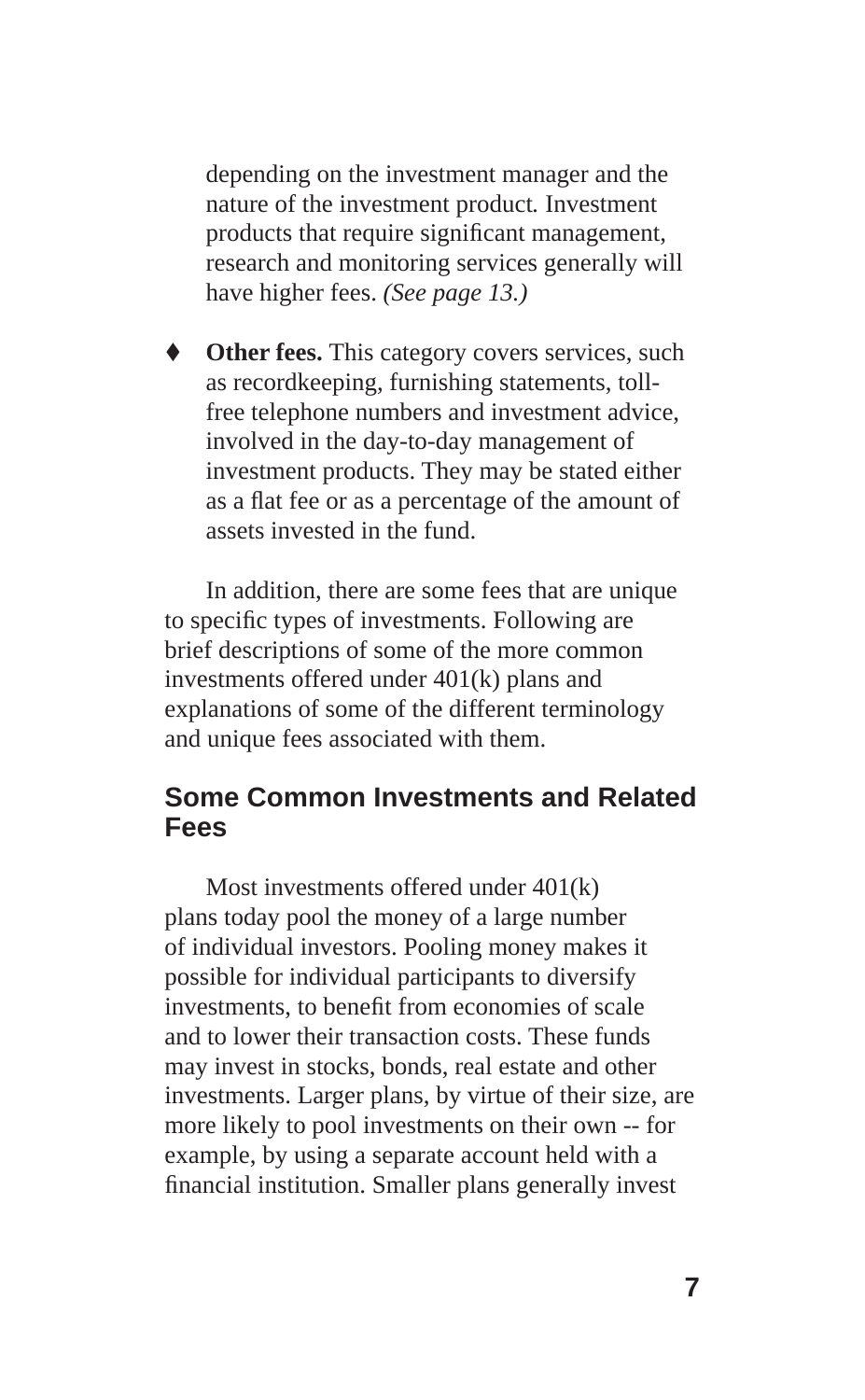in commingled pooled investment vehicles offered by financial institutions, such as banks, insurance companies or mutual funds. Generally, investmentrelated fees, usually charged as a percentage of assets invested, are paid by the participant.

**Mutual funds**. Mutual funds pool and invest the money of many people. Each investor owns shares in the mutual fund that represent a part of the mutual fund's holdings. The portfolio of securities held by a mutual fund is managed by a professional investment adviser following a specific investment policy. In addition to investment management and administration fees, you may find these fees:

- Some mutual funds assess sales charges (see above for a discussion of sales charges). These charges may be paid when you invest in a fund (known as a **front-end load**) or when you sell shares (known as a **back-end load**, **deferred sales charge** or **redemption fee**). A front-end load is deducted up front and, therefore, reduces the amount of your initial investment. A backend load is determined by how long you keep your investment. There are various types of back-end loads, including some which decrease and eventually disappear over time. A back-end load is paid when the shares are sold (i.e., if you decide to sell a fund share when a back-end load is in effect, you will be charged the load). ٠
- Mutual funds also may charge what are known as **Rule 12b-1** fees, which are ongoing fees paid out of fund assets. Rule 12b-1 fees may be used to pay for commissions to brokers and other salespersons, to pay for advertising and other ٠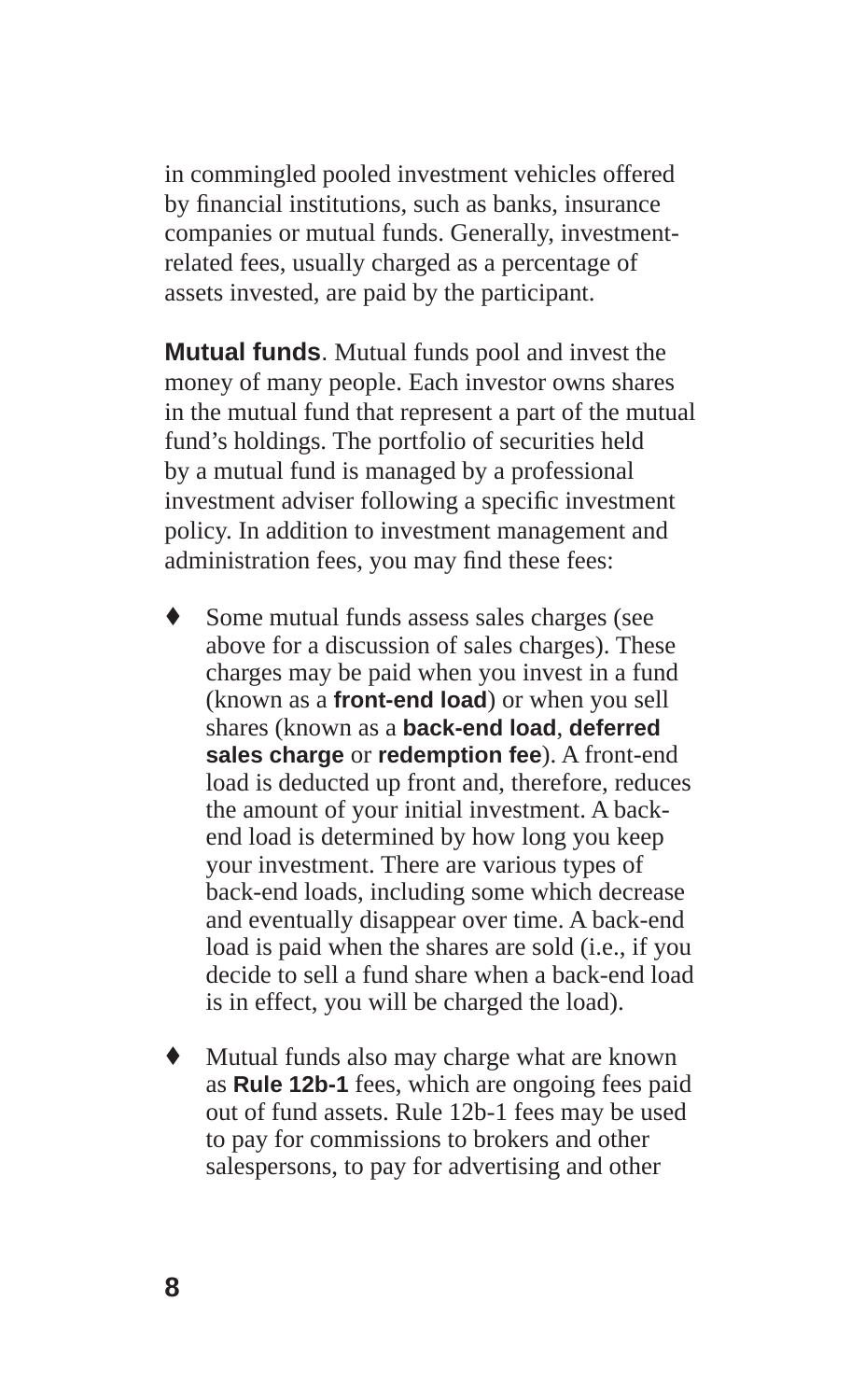costs of promoting the fund to investors and to pay various service providers of a 401(k) plan pursuant to a bundled services arrangement. They are usually between 0.25 percent and 1 percent of assets annually.

- Some mutual funds may be advertised as "no load" funds. This can mean that there is no frontor back-end load. However, there may be a small 12b-1 fee.
- **Target date retirement funds**, which are often mutual funds, are designed to make investing for retirement more convenient by automatically changing your investment mix or asset allocation over time. Different target date funds may charge different fees even if they have the same target date. If a target date fund invests in other mutual funds, fees may be charged by both the target date fund and the other funds. ٠

**Collective investment funds.** A collective investment fund is a trust fund managed by a bank or trust company that pools investments of 401(k) plans and other similar investors. Each investor has a proportionate interest in the trust fund assets. For example, if a collective investment fund holds \$10 million in assets and your investment in the fund is \$10,000, you have a 0.1 percent interest in the fund. Like mutual funds, collective investment funds may have different investment objectives. There are no front- or back-end fees associated with a collective investment fund, but there are investment management and administrative fees.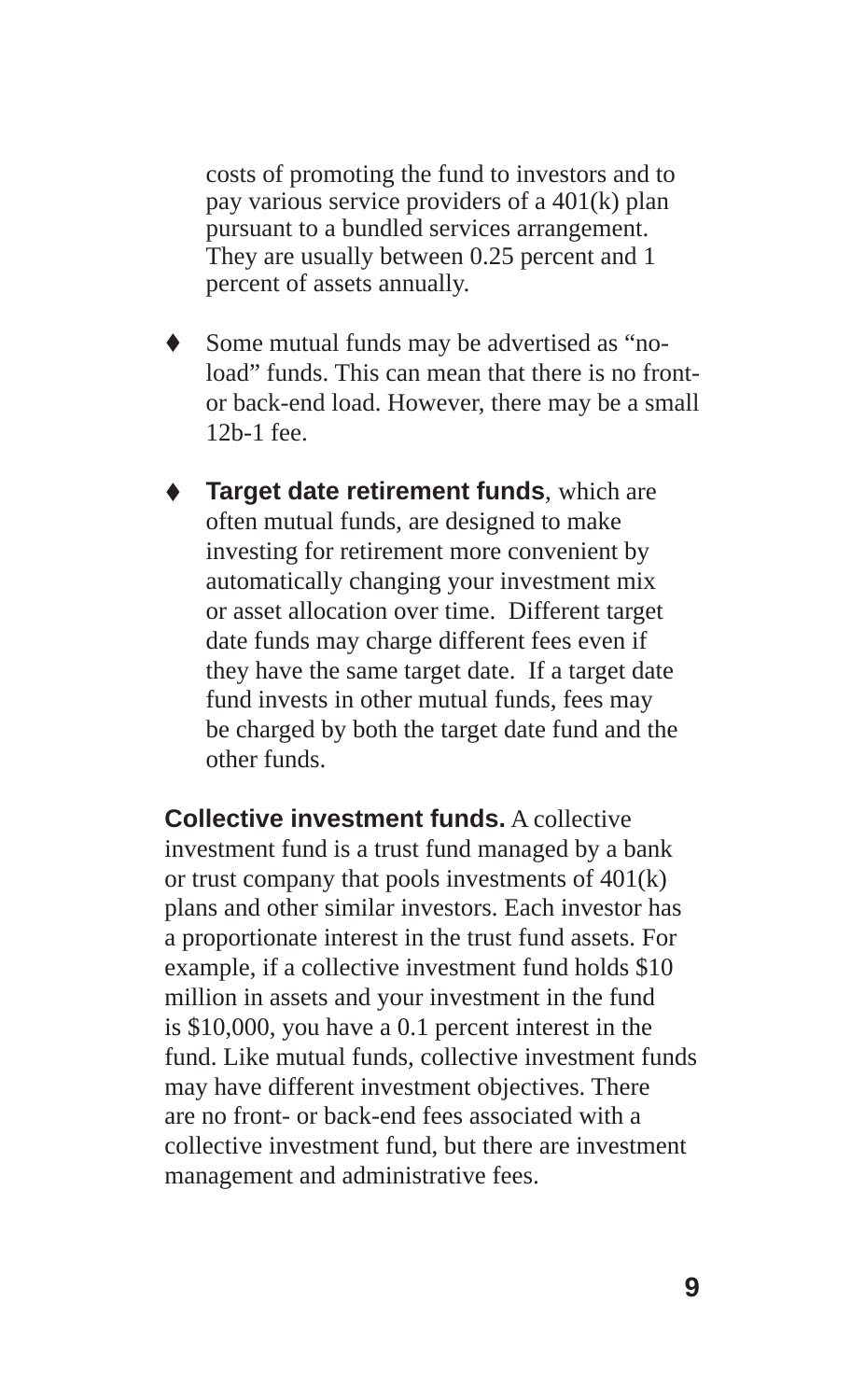**Variable annuities.** Insurance companies frequently offer a range of investment alternatives for 401(k) plans through a group variable annuity contract between an insurance company and an employer on behalf of a plan. The variable annuity contract "wraps" around investment alternatives, often a number of mutual funds. Participants select from among the investment alternatives offered, and the returns to their individual accounts vary with their choice of investments. Variable annuities also include one or more insurance elements, which are not present in other investment alternatives. Generally, these elements include an annuity feature, interest and expense guarantees, and any death benefit provided during the term of the contract. In addition to investment management fees and administration fees, you may find these fees:

- **Insurance-related charges** are associated with investment alternatives that include an insurance component. They include items such as sales expenses, mortality risk charges and the cost of issuing and administering contracts. ٠
- **Surrender and transfer charges** are fees an insurance company may charge when an employer terminates a contract (in other words, withdraws the plan's investment) before the term of the contract expires or if you withdraw an amount from the contract. This fee may be imposed if these events occur before the expiration of a stated period, and commonly decrease and disappear over time. It is similar to an early withdrawal penalty on a bank certificate of deposit or to a back-end load or redemption fee charged by some mutual funds. ٠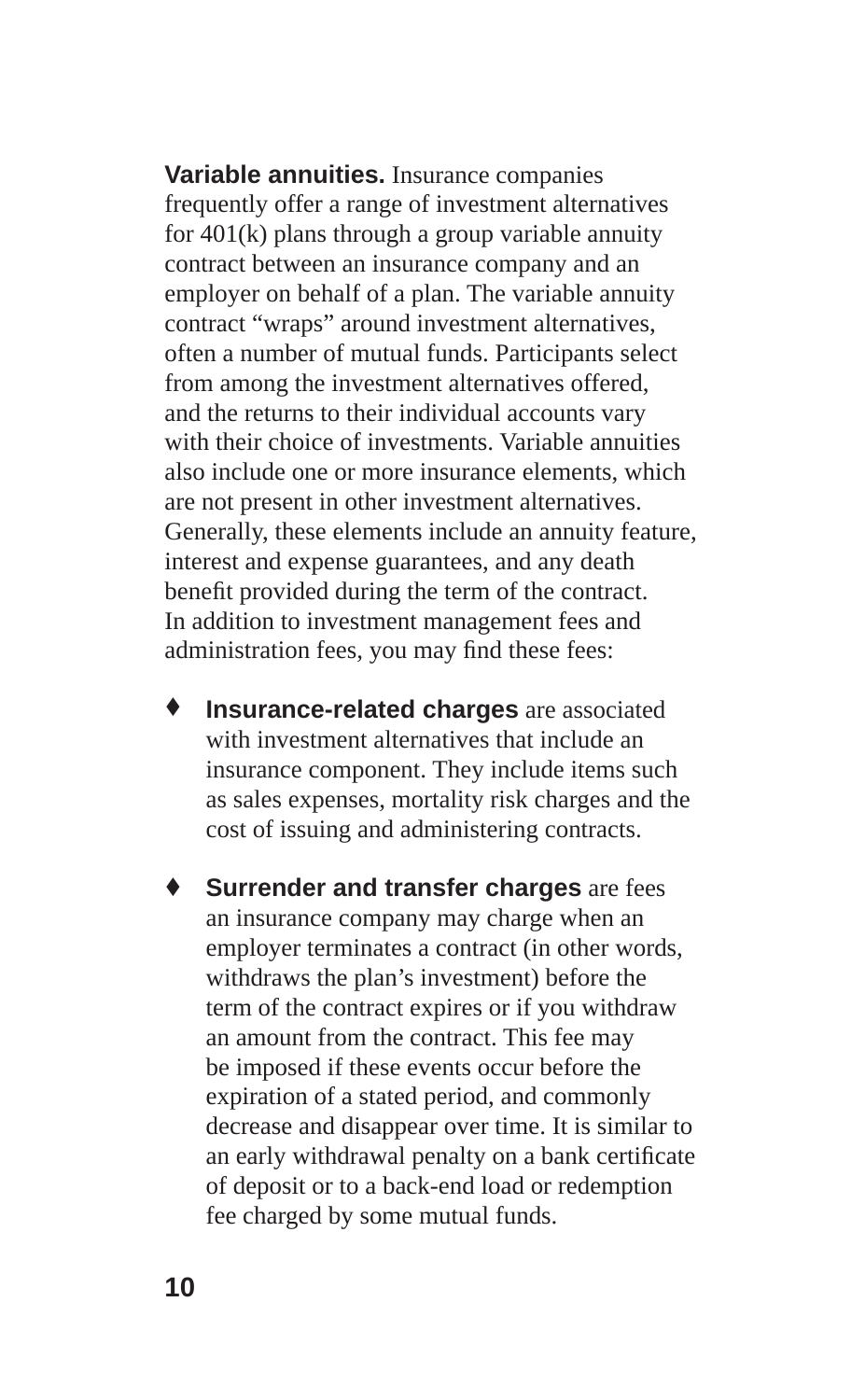#### **Pooled guaranteed investment contract**

**(GIC) funds.** A common fixed income investment option, a pooled GIC fund generally includes a number of contracts issued by an insurance company or bank paying an interest rate that blends the fixed interest rates of each of the GICs included in the pool. There are investment management and administrative fees associated with the pooled GIC fund.

While the investments described above are common, 401(k) plans also may offer other investments which are not described here (such as employer securities).

#### *4. Where can I get information about the fees and expenses charged to my 401(k) plan account?*

If you have questions about the fees and expenses charged to your 401(k) plan, contact your plan administrator, who should be able to assist you with the following documents:

- If your plan permits you to direct the investment of assets in your account, the plan administrator should provide you with copies of documents describing investment management and other fees associated with each of the investment alternatives available to you (i.e., a prospectus). The plan administrator should also provide a description of any transaction fees and expenses that will be charged against your account balance in connection with the investments you direct. ٠
- Your **account statement** will show the total assets in your account, how they are ٠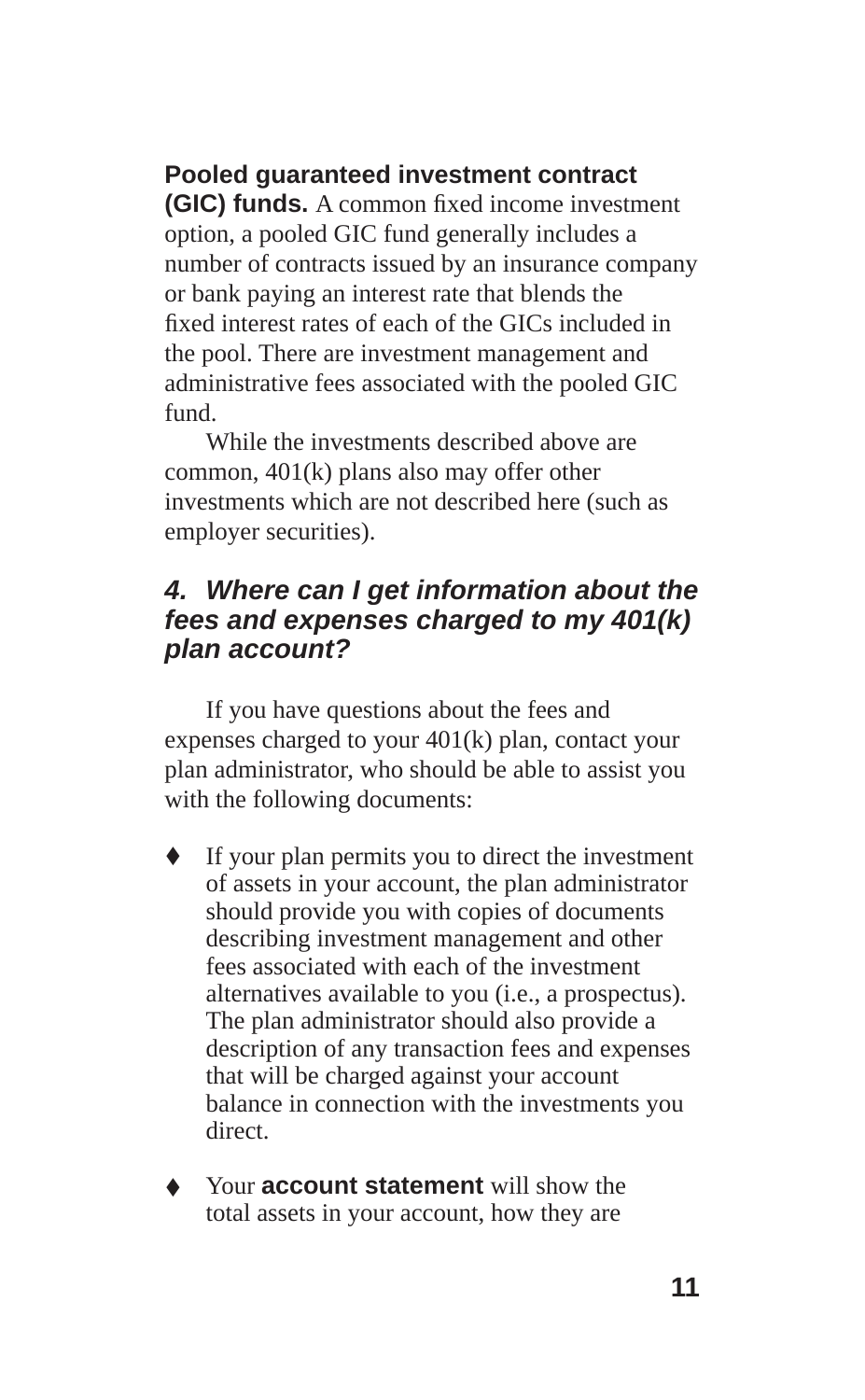invested and any increases (or decreases) in your investments during the period covered by the statement. It may also show administrative expenses charged to your account. Account statements will be provided once a year upon request, unless your plan document provides otherwise.

Your 401(k) plan's **summary plan description (SPD)** will tell you what the plan provides and how it operates. It may tell you if administrative expenses are paid by your plan, rather than by your employer, and how those expenses are allocated among plan participants. A copy of the SPD is furnished to participants when they join a plan and every 5 years if there are material modifications or every 10 years if there is no modification.

The plan's **annual report (Form 5500 series)** contains information regarding the plan's assets, liabilities, income and expenses and shows the aggregate administrative fees and other expenses paid by the plan. However, it will not show expenses deducted from investment results or fees and expenses paid by your individual account. Fees paid by your employer also will not be shown. You may examine the annual report for free or request a copy from the plan administrator or EBSA's Public Disclosure Room (both may charge a fee). Beginning with the 2009 annual report, you also can view the report online at **www.efast.dol.gov**. In general, the **summary annual report**, which summarizes the annual report information, is distributed each year. ٠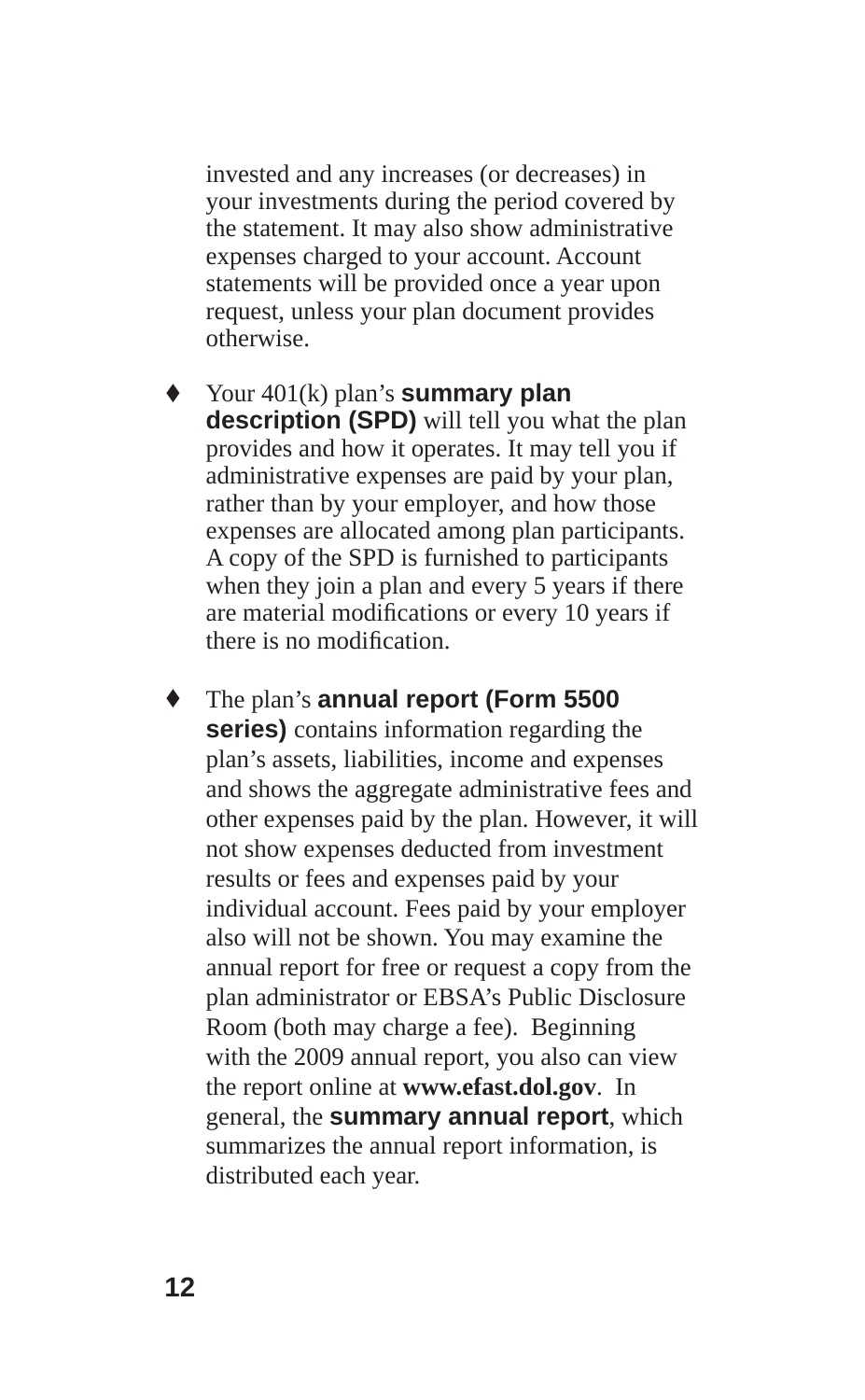In addition, you may want to consult the business section of major daily newspapers, business and financial publications, rating services, the business librarian at the public library, or the Internet (see the list of helpful Web sites at the back of this booklet). These sources will provide information and help you compare the performance and expenses of your investment options with other investments outside of your 401(k) plan.

If, after doing your own analysis, you have questions regarding the rates of return or fees of your plan's investment options, ask your plan administrator for an explanation.

#### *5. What other factors might impact the fees and expenses of my 401(k) plan?*

- Funds that are "actively managed" (i.e., funds with an investment adviser who continually researches, monitors, and actively trades the holdings of the fund to seek a higher return than the market) generally have higher fees. The higher fees are associated with the more active management provided and sales charges from the higher level of trading activity. While actively managed funds seek to provide higher returns than the market, neither active management nor higher fees necessarily guarantee higher returns.
- Funds that are "passively managed" generally have lower management fees. Passively managed funds seek to obtain the investment results of an established market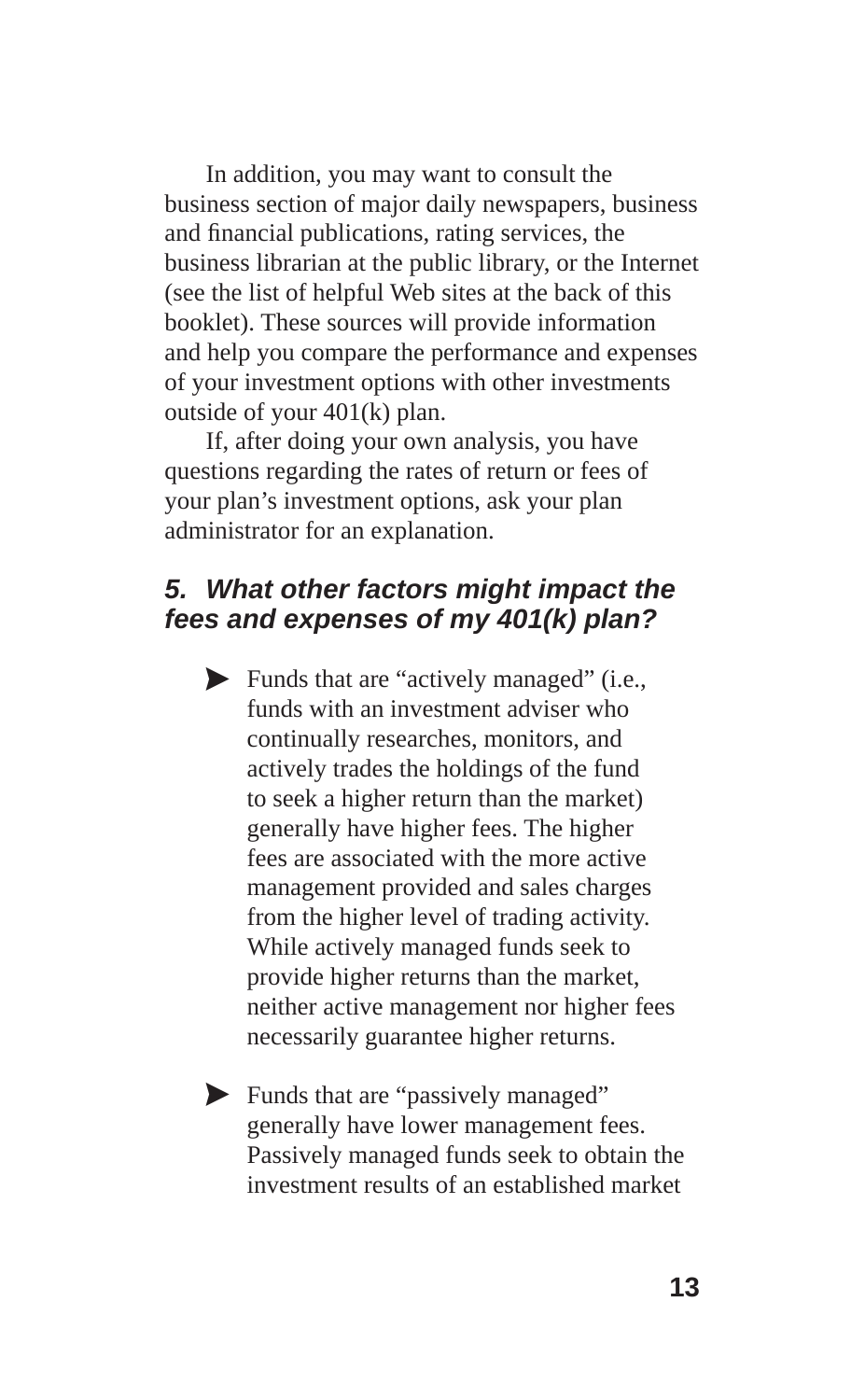index, such as the Standard and Poor's 500, by duplicating the holdings included in the index. Thus, passively managed funds require little research or trading activity.

- If the services and investment alternatives under your plan are offered through a bundled program, then some or all of the costs of plan services may not be separately charged to the plan or to your employer. For example, these costs possibly may be subsidized by the asset-based fees charged on investments. Compare the services received in light of the total fees paid.  $\blacktriangleright$
- Plans with more total assets may be able to lower fees by using special funds or classes of stock in funds, which generally are sold to larger group investors. "Retail" or "brand name" funds, which are also marketed to individual and small group investors, tend to be listed in the newspaper daily and typically charge higher fees. Let your employer know your preference.
- Optional features, such as participant loan programs and insurance benefits offered under variable annuity contracts, involve additional costs. Consider whether they have value to you. If not, let your employer know.  $\blacktriangleright$
- Retirement plans, such as 401(k) plans, are group plans. Therefore, your employer may not be able to accommodate each employee's preferences for investment alternatives or additional services.  $\blacktriangleright$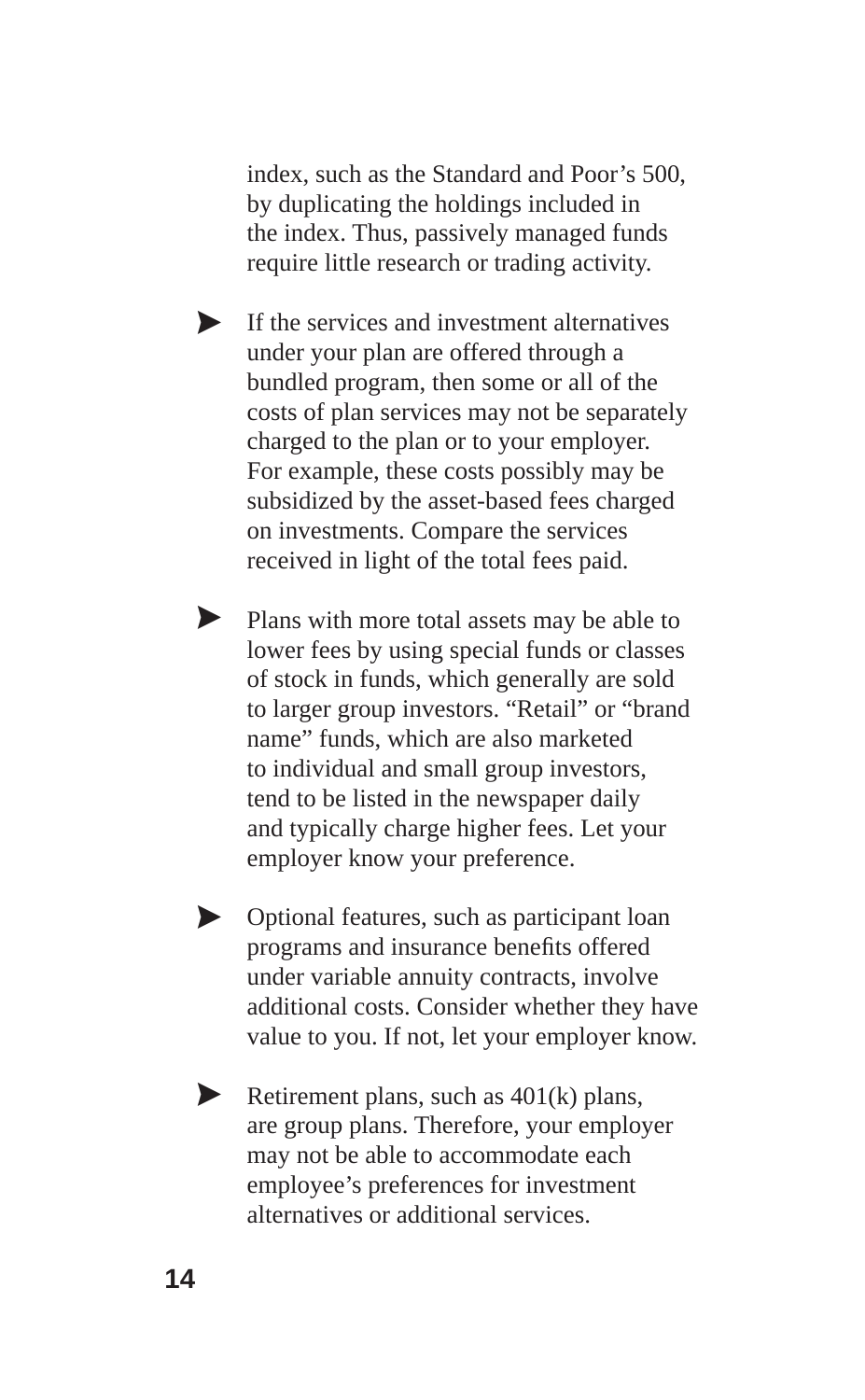#### *6. Is there a checklist I can use to review my 401(k) plan's fees?*

There is an array of investment options and services offered under today's 401(k) plans. While there is no easy way to calculate the fees and expenses paid by your 401(k) plan due to the number of variables involved, you can begin by asking yourself questions and, if you cannot find the answers, by asking your plan administrator. Answers to the following 10 questions will help in gathering information about the fees and expenses paid by your plan.

## *401(k) Fees Checklist*

- **1** What investment options are offered under your company's 401(k) plan?
- **2** Do you have all available documentation about the investment choices under your plan and the fees charged to your plan?
- **3** What types of investment education are available under your plan?
- **4** What arrangement is used to provide services under your plan (i.e., are any or all of the services or investment alternatives provided by a single provider)?
- **5** Do you and other participants use most or all of the optional services offered under your 401(k) plan, such as participant loan programs and insurance coverages?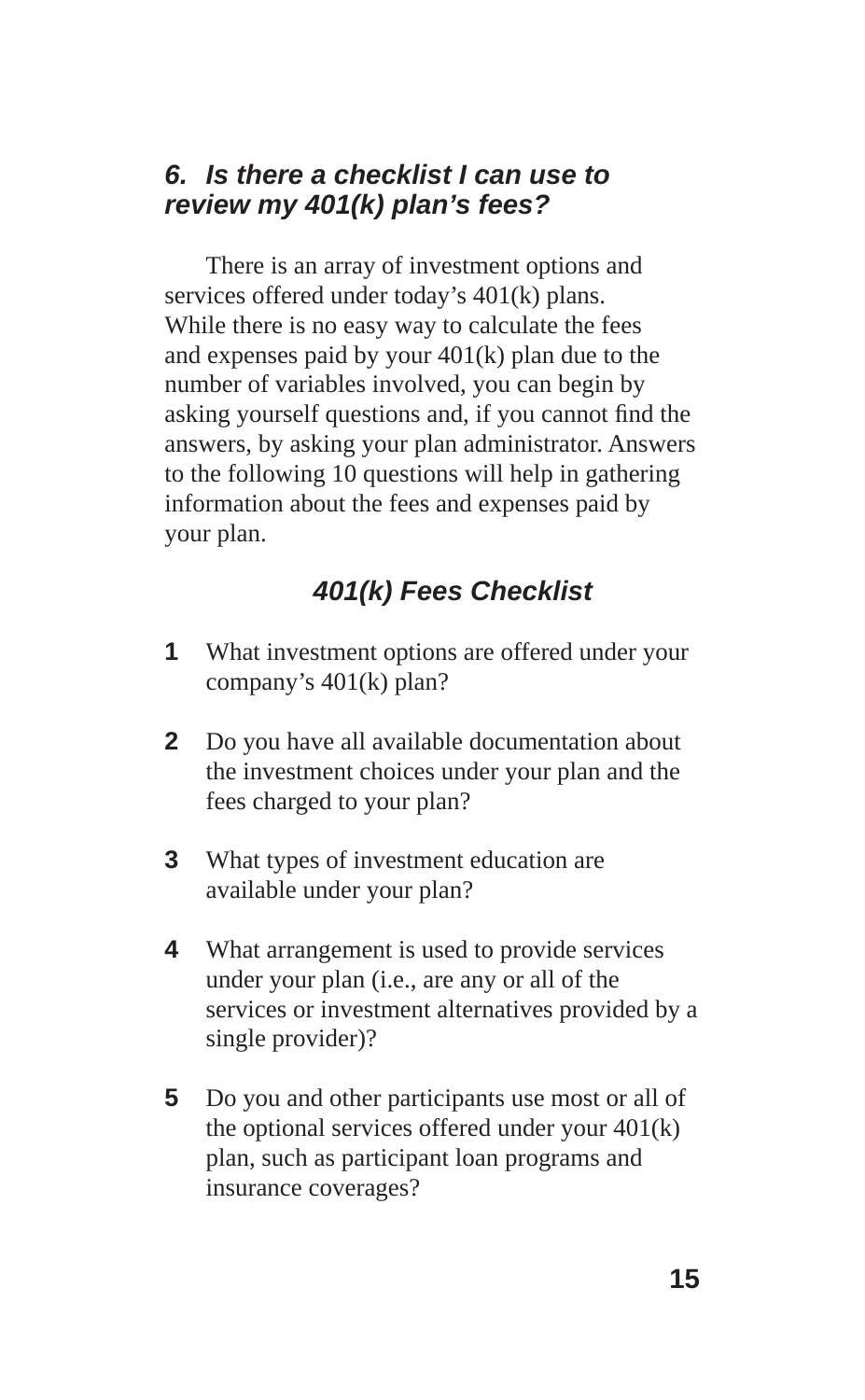- **6** If administrative services are paid separately from investment management fees, are they paid for by the plan, your employer, or are they shared?
- **7** Are the investment options tracking an established market index or is there a higher level of investment management services being provided?
- **8** Do any of the investment options under your plan include sales charges (such as loads or commissions)?
- **9** Do any of the investment options under your plan include any fees related to specific investments, such as 12b-1 fees, insurance charges or surrender fees, and what do they cover?
- **10** Does your plan offer any special funds or special classes of stock (generally sold to larger group investors)?

This booklet is only the beginning of your educational process. You should ask questions and educate yourself about investments. Monitoring your current investment selections and reviewing the investment alternatives offered under your plan are part of a process that you, as an informed participant, will need to undertake continually.

Keep in mind that the law requires the fees charged to a  $401(k)$  plan be "reasonable" rather than setting a specific level of fees that are permissible. Therefore, the reasonableness of fees must be determined in each case.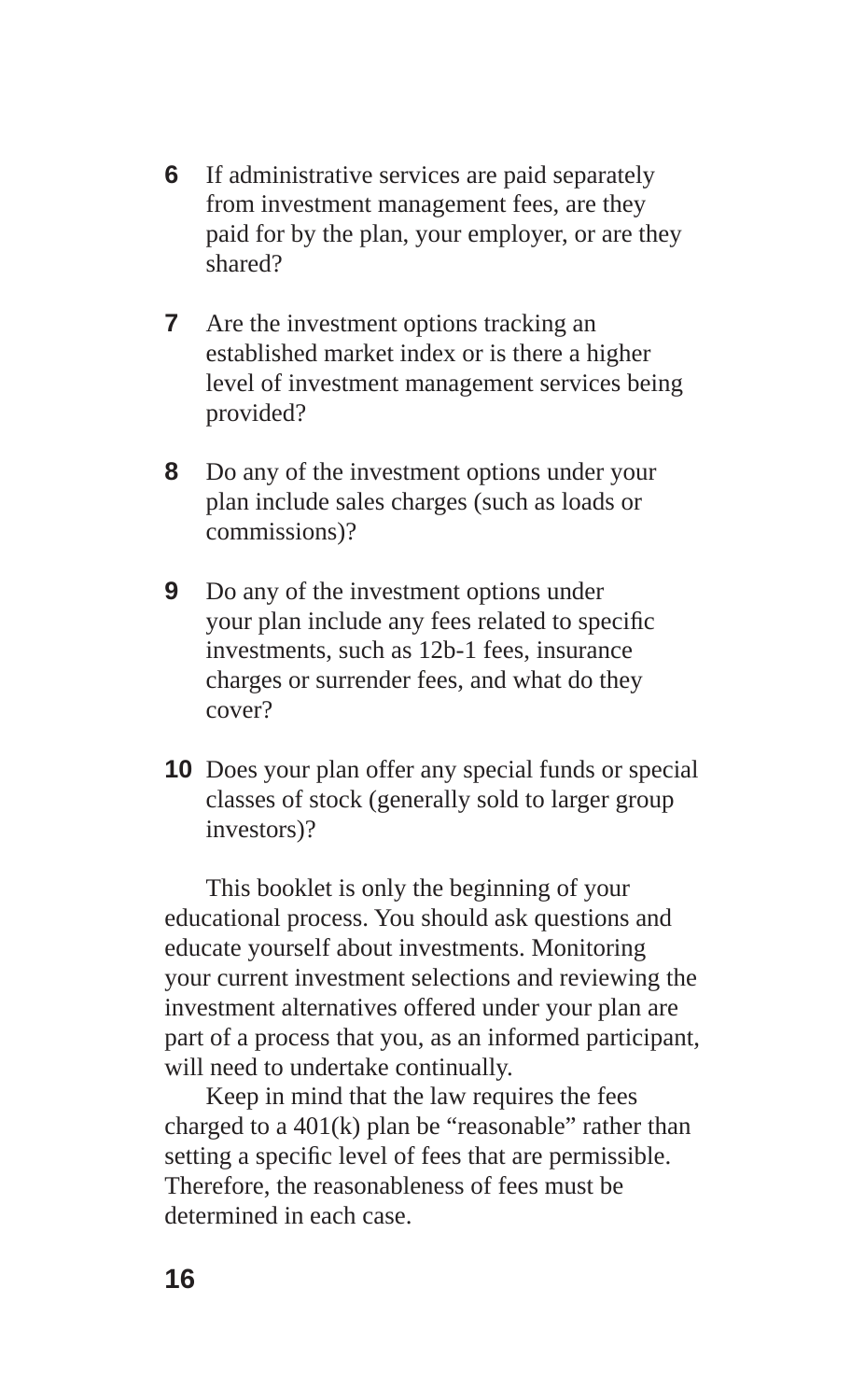## **In Conclusion ...**

When you consider the fees in your  $401(k)$ plan and their impact on your retirement income, remember that **all services have costs**. If your employer has selected a bundled program of services and investments, **compare all services received with the total cost**.

Remember, too, that higher investment management fees do not necessarily mean better performance. Nor is cheaper necessarily better. **Compare the net returns relative to the risks among available investment options**.

And, finally, **don't consider fees in a vacuum**. They are only one part of the bigger picture including investment risk and returns and the extent and quality of services provided.

### *7. What other sources of information are available?*

Listed below are some organizations and their Web sites, phone numbers and publications that can help in your research.

#### From the **Employee Benefits Security Administration:**

#### *What You Should Know About Your Retirement Plan*

*Saving Fitness: A Guide to Your Money and Your Financial Future*

*Taking the Mystery Out of Retirement Planning*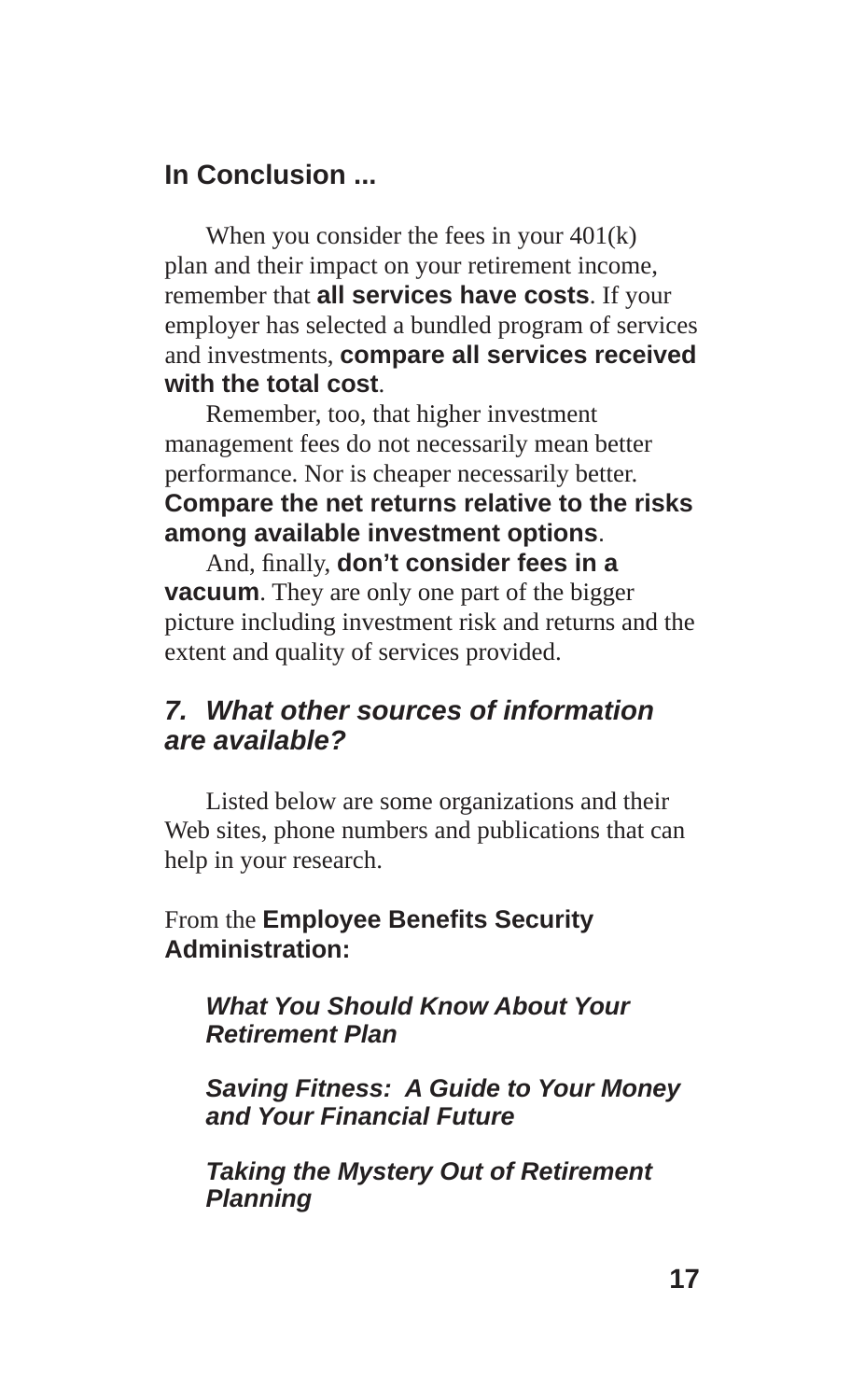Web site:

**www.dol.gov/ebsa** Toll-free Publication Hotline: **1-866-444-3272** 

From the **Securities and Exchange Commission**:

*Get the Facts on Savings and Investing*

*Invest Wisely - An Introduction to Mutual Funds* 

*Ask Questions - Questions You Should Ask About Your Investments ... and What To Do if You Run into Problems* 

Web site:

**www.sec.gov**  Toll-free phone information service: **1-800-SEC(732)-0330** 

From the **Board of Governors of the Federal Reserve System**:

Web site:

**www.federalreserve.gov** 

From the **Comptroller of the Currency**: Web site: **www.occ.treas.gov**

Toll-free Hotline:

**1-800-613-6743**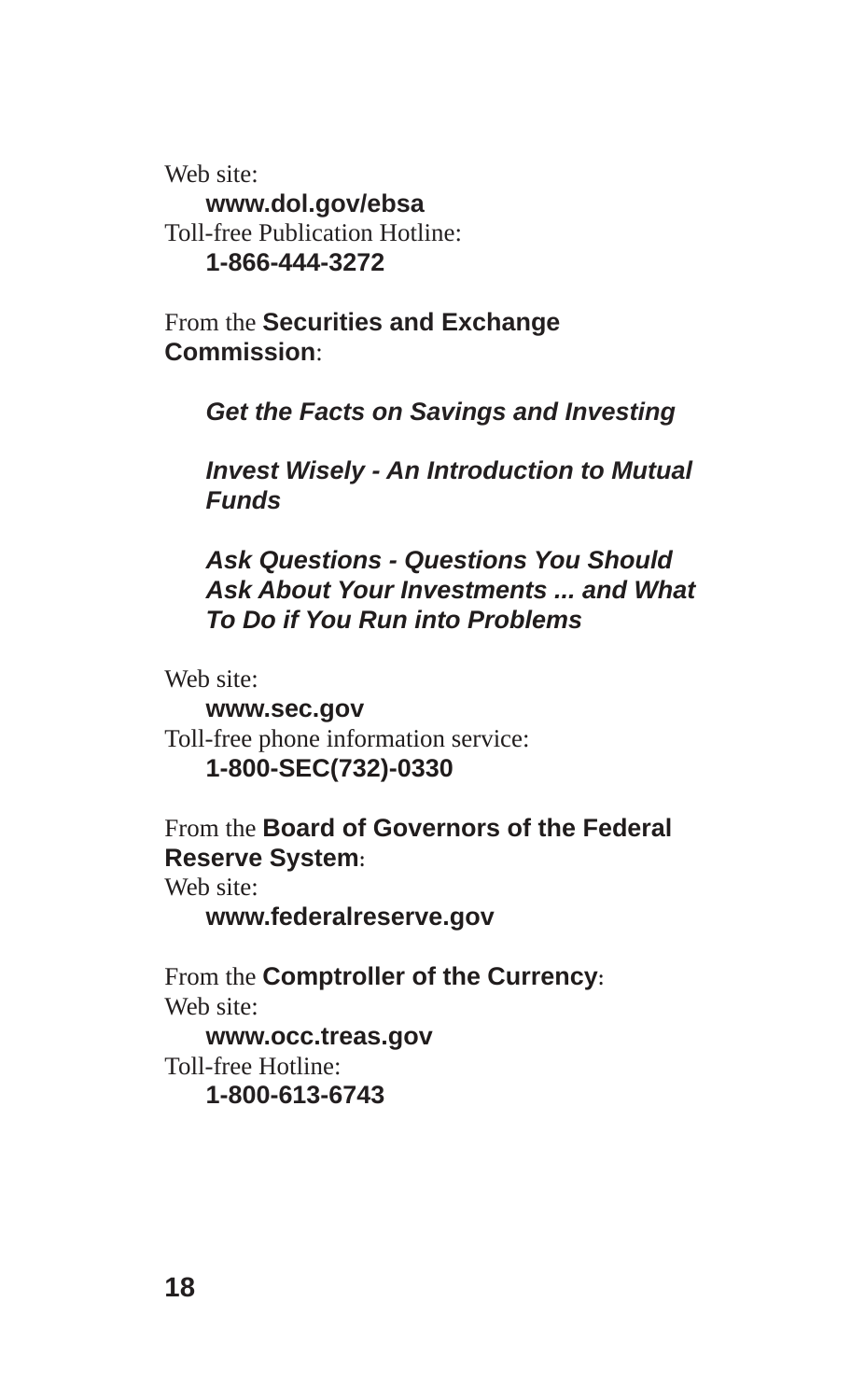From the **American Savings Education Council (ASEC)**:

Web site:

**www.choosetosave.org/asec**  Phone:

**(202) 659-0670**

From the **Certified Financial Planner Board of Standards**:

Web site:

**www.cfp.net** Toll-free Hotline: **1-800-487-1497** 

From the **Financial Industry Regulatory Authority**: Web site: **www.fi nra.com** 

Phone:

**(301) 590-6500**